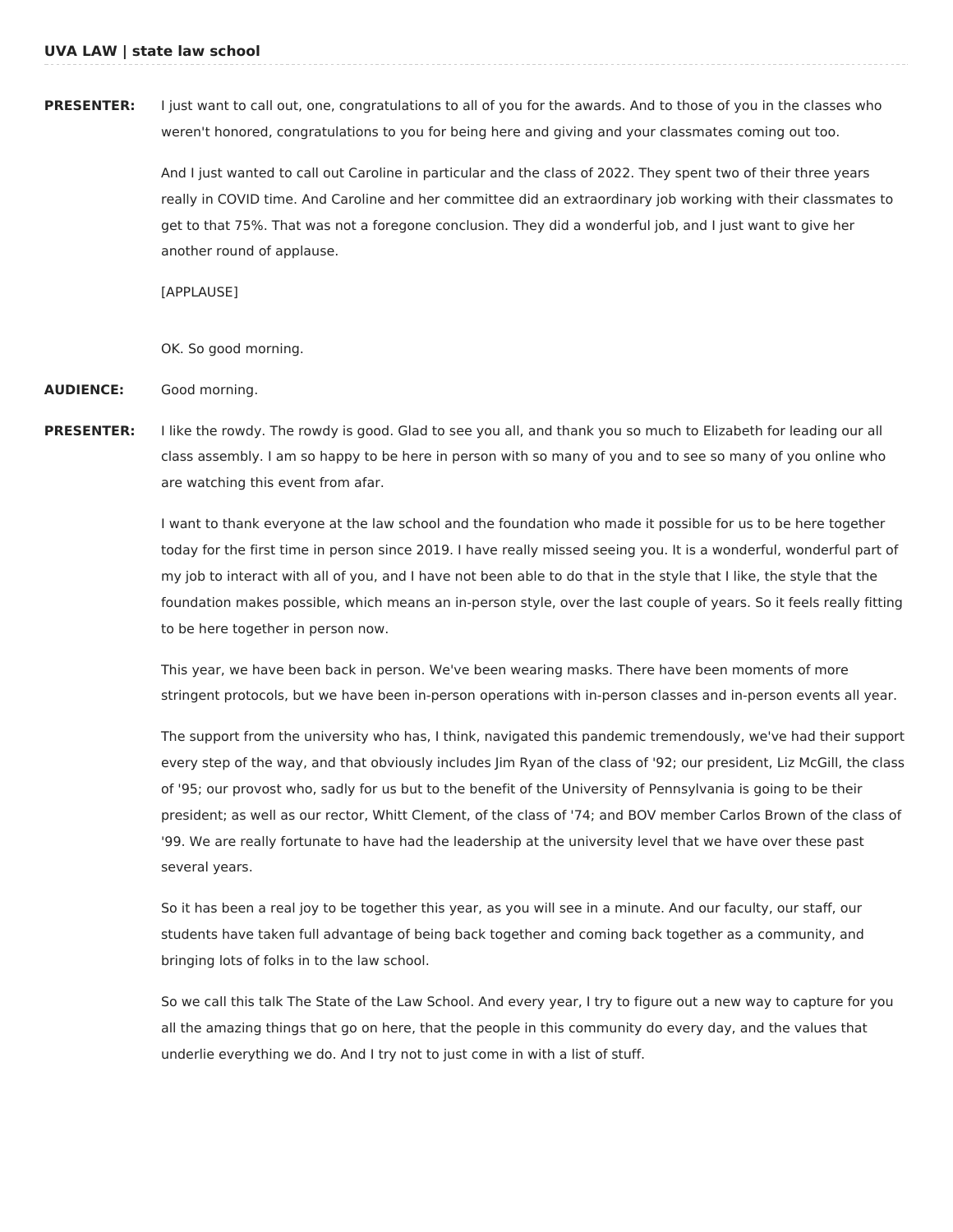So as I was thinking about that a little while back in April, I opened our daily newsletterThe Docket, which is put together by our terrific communications team. And you can be on the mailing list if you like. It's an email that comes every morning. And I realized that that day on The Docket was the perfect way to share with you what happens at the law school.

And as I read about this, it could have been a different day, though you'll see maybe why I chose this day. But it could have been a different day.

But I thought as I read The Docket, wow, this really captures the vibrance and the values of the law school, the extraordinary educational and career opportunities, the robust collegiality and community, both the joy and the humanity of this place, the variety of people, ideas, interests, and experiences, and the many opportunities for the free exchange of ideas that is crucial to educating the very best lawyers, public servants, and leaders, you all.

So here we go. A deep dive into the state of the law school brought to you by the April 1, 2022 edition of he Docket. And no, it was not a joke edition. OK.

# [LAUGHTER]

I knew I would get a laugh there. OK. So the lead story maybe tells you why April 1 seemed like a particularly good place to start. So the first piece of news on The Docket was that Justice Breyer would be visiting the law school as the Thomas Jefferson Foundation Medal in Law. That is our highest honor. We don't announce Supreme Court justice visits every day, so maybe that's why I chose this day.

What I love about the Jefferson Medal is not just that fancy people come to the law school, but that our students get to interact with those folks. So we had a public event with Justice Breyer where I did an interview with him. I clerked for him.

And we had a lunch with Justice Breyer and about 45 students. And before the lunch, we asked, do you want us to pre-vet the questions? He said, no. The students should ask me whatever they like. And he visited one of our first-year constitutional law classes taught by Lawrence Solum and did a question and answer with the students there.

So one thing that our students at UVA Law get is both broad and deep engagement with luminaries in the law. And that is not only Justice Breyer, but so many others year in and year out, including this year Virginia Governor Glenn Youngkin; Robert Mueller, class of '73, who participated in teaching a class on the role of a special counsel.

Former New York Times Supreme Court Reporter Linda Greenhouse; Dallin Oaks, the Head of the Church of Jesus Christ of Latter-day Saints; Harvard Law Professor Randall Kennedy; and a whole host of federal judges, including Judge Patrick Bumatay of the Ninth Circuit, Chief Judge Roger Gregory of the Fourth Circuit, and Judge Eleni Roumel of the US Court of Federal Claims.

OK. So next up on The Docket, we usually have some faculty news, which is what we have here. So we have Professor Naomi Cahn, who leads our Family Law Center, which is fairly new. And she had been on television discussing marital property.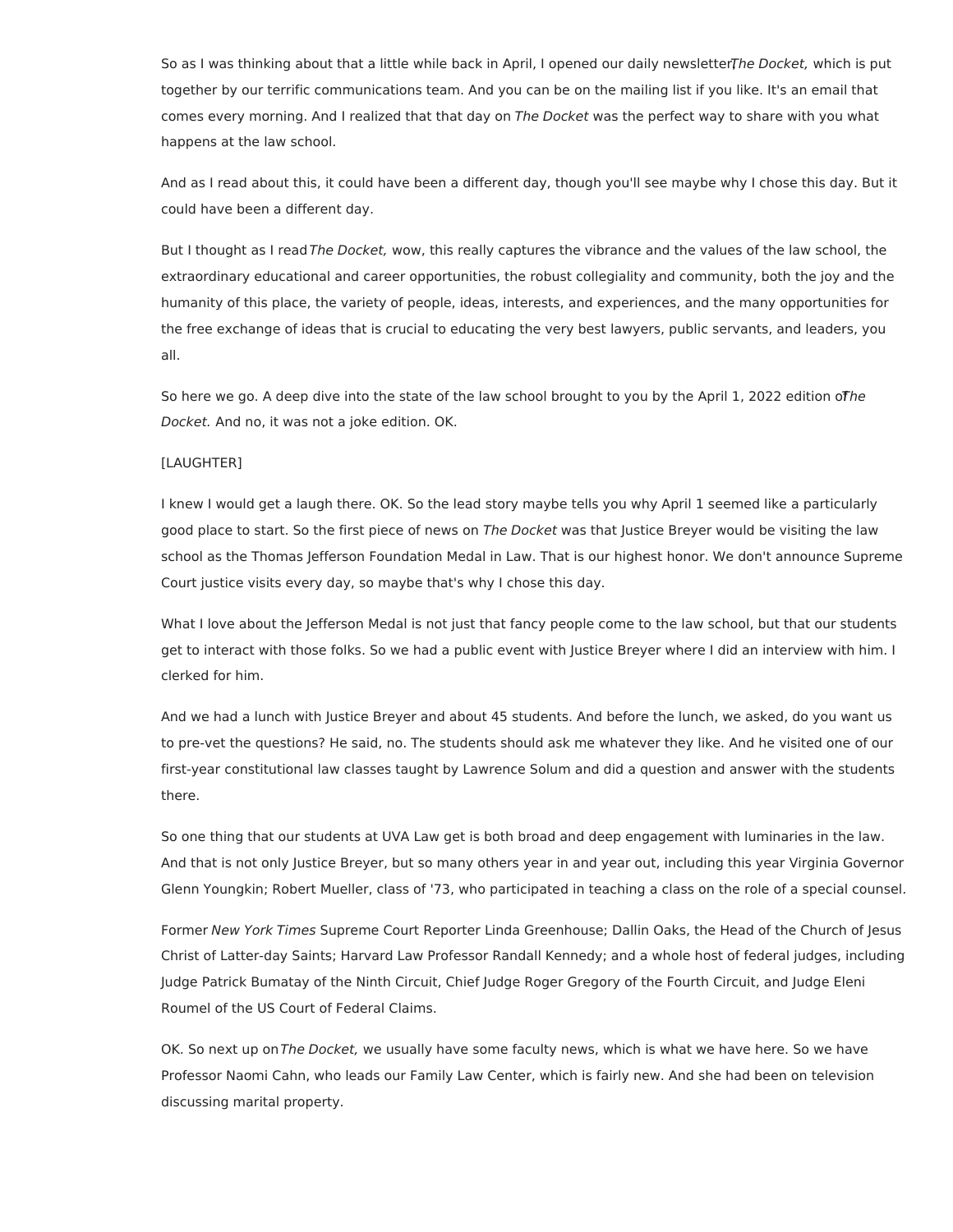And then Professor Kim Krawiec, a new faculty member who released the latest episode of her podcast series on, quote, "taboo trades." And in that podcast series, she partners every time with a student to interview experts and leading scholars on everything from college sports to kidney transplantation to marijuana legalization.

So Kim and Naomi are two of our incredible new faculty members. Over the past three years, we have hired 20 new tenure line faculty. They have come to us from Berkeley, Duke, Georgetown, UCLA, and other schools. They have clerked for Justice Kennedy and Justice Ginsburg. They have a wide array of intellectual approaches, ideological perspectives, subject matters, methodologies, and career stages. What they share is excellence and excitement about joining this robust intellectual community and a place that values and prioritizes the classroom and the student experience.

Now our hiring over the past couple of years has made us the talk of legal academic Twitter. Now you might not even know something called legal academic Twitter exists, but it's a very crazy place.

So one of my favorite tweets that was exclaiming over all of our hiring said the following. "Soon there will be a single US law school, UVA Law, and people will talk about other law schools the way we talk about independent bookstores."

# [LAUGHTER]

So we have been compared to the Brooklyn Nets, the New York Yankees, and Alabama football, to which I say, Roll Tide. OK. So on the same slide, we also see an Instagram post about the new executive board of Virginia Law Women. Spring is when our approximately 70 active student organizations choose new leadership. These organizations span subject matter, interest groups, pre-professional groups, political groups, and affinity groups.

And because of the diverse interest and boundless energy of our students, new student organizations arise each year, including-- you'll see this on the next slide-- of the New Orthodox Christian Law Student Association. These organizations are critical to our students' happiness and success, and they frequently, our student organizations, win national recognition. BLSA, the Black Law Students Association, for example, won Mid-Atlantic Chapter of the Year again this year, which is the sixth time in recent years, as well as several national awards.

Our student organizations have been particularly active this year after being hybrid over the past year and a half, really thinking intentionally about how to rebuild our in-person community and taking seriously the organic growth of our student culture. The panel that will be coming up, that will be joining us right after I finish talking, will have a lot more to say about the student experience. And Megan Durkee is here from the Student Affairs office.

So I will just note that our sense of our success in providing the best student experience in the country has been externally validated once again this year. In the most recent Princeton Review rankings, we remain number one in best student quality of life, best professors, and best classroom experience. So thank you.

[APPLAUSE]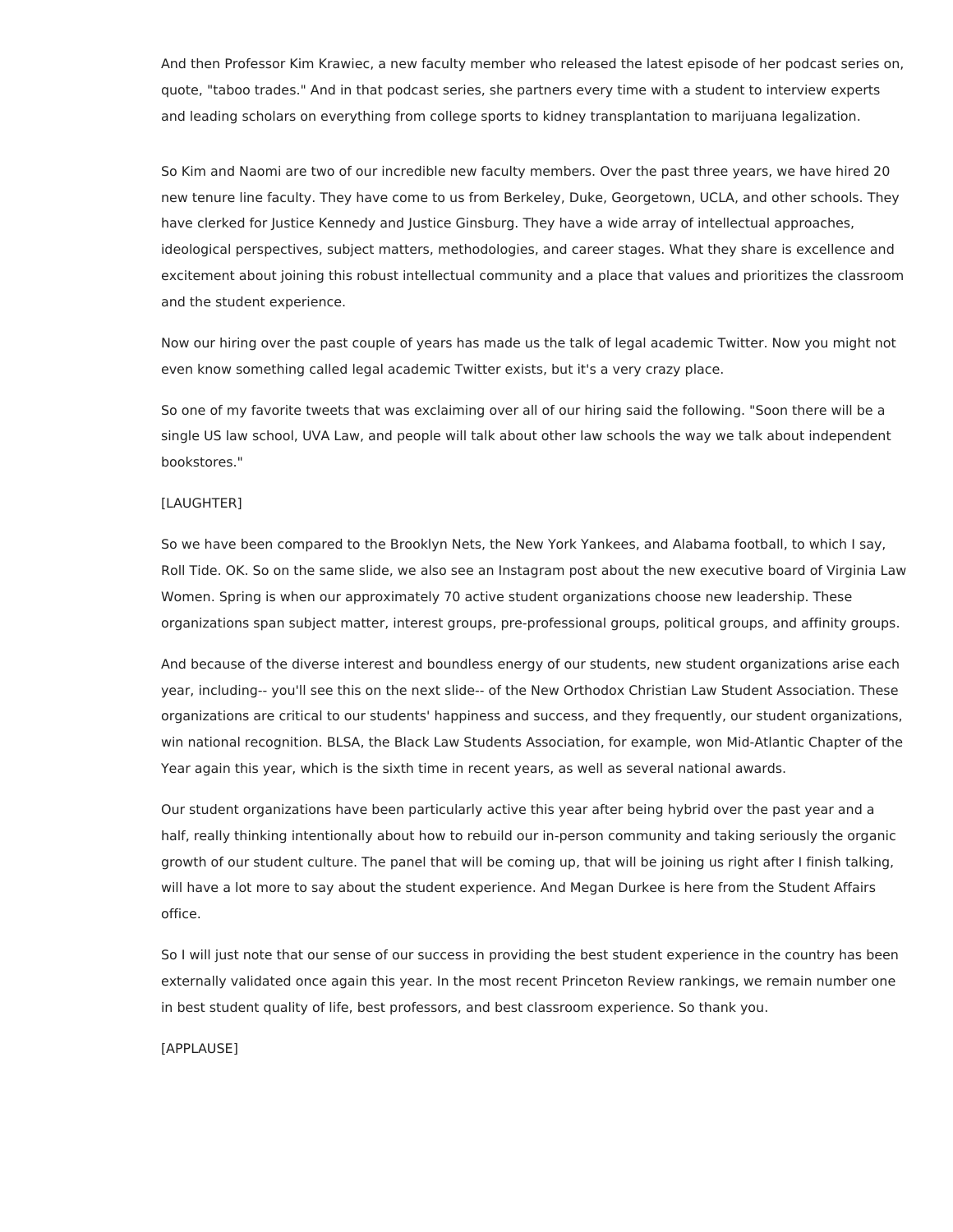Now in our view, this unparalleled student experience is critical both to the joy that our students take in being here for their three years and the joy you all take in returning to revisit those three years, and also to the success of our students as lawyers in becoming all of you. It is really what sets us apart and what brings the best and the brightest to our law school year after year.

So I'll just brag for a minute on our admissions numbers, and then I'll move on. So our rising 2Ls, the first-year class right now, are academically the strongest that we have ever had. Our students in that class have an LSAT median of a 171 and a GPA median of a 3.91. Yeah, you're shaking your head. These are crazy numbers, people. They are also, this rising 2L class, the most racially diverse, and for the second time ever in our history, more than 50% women.

We have had another competitive admission cycle this year, over 6,000 applicants. We won't what this class looks like until after the summer. There's usually a bit of movement over the summer. But they are looking equally talented and terrific.

So we spend a lot of time thinking about how we can continue to expand our pool of applicants, and thereby expand access not only to our law school, but to the legal profession as a whole. And one new way that we are doing that this year is our brand new Roadmap Scholars Initiative, which is spearheaded by Assistant Dean for Diversity, Equity, and Belonging, Mark Jefferson, who will also be on the panel in a minute.

This program is focused on introducing first-generation and low-income students to law school, the admissions process, and the legal field. We are launching this program this summer with major support from the Jefferson Trust, thanks to Sharon Owlett, chair of that board and our graduate, as well as an anonymous alumni donor.

We will host this summer 13 rising college juniors, including three from UVA, for the month of June. They will attend many classes and workshops with our faculty, legal research and writing seminars. Over the next year, we will send them back to their home schools where they will have mentors there, as well as alumni mentors from the law school and student mentors from the law school.

We will pay for their LSAT prep and for them to take the LSAT. And then they will return here for an application bootcamp where we help them with their applications next summer. And then we place them in internships at legal organizations, law firms, companies, nonprofits, and government for next summer. These will come with stipends to enable them to forgo the employment opportunities they would otherwise have.

This is a two-year soup-to-nuts program. If any of you are interested in being a mentor, having interns at your organization, I hope you will reach out to Mark Jefferson. I could not be more thrilled about this launch of the program.

Many pipeline programs exist, but none for the law school that we know of are as comprehensive as ours. We think this makes us a real leader in this area. Law schools have already been reaching out and asking about the details of our program. And we really hope that it pays dividends for the profession as a whole, and of course, that many of these students will come to UVA Law. OK.

[APPLAUSE]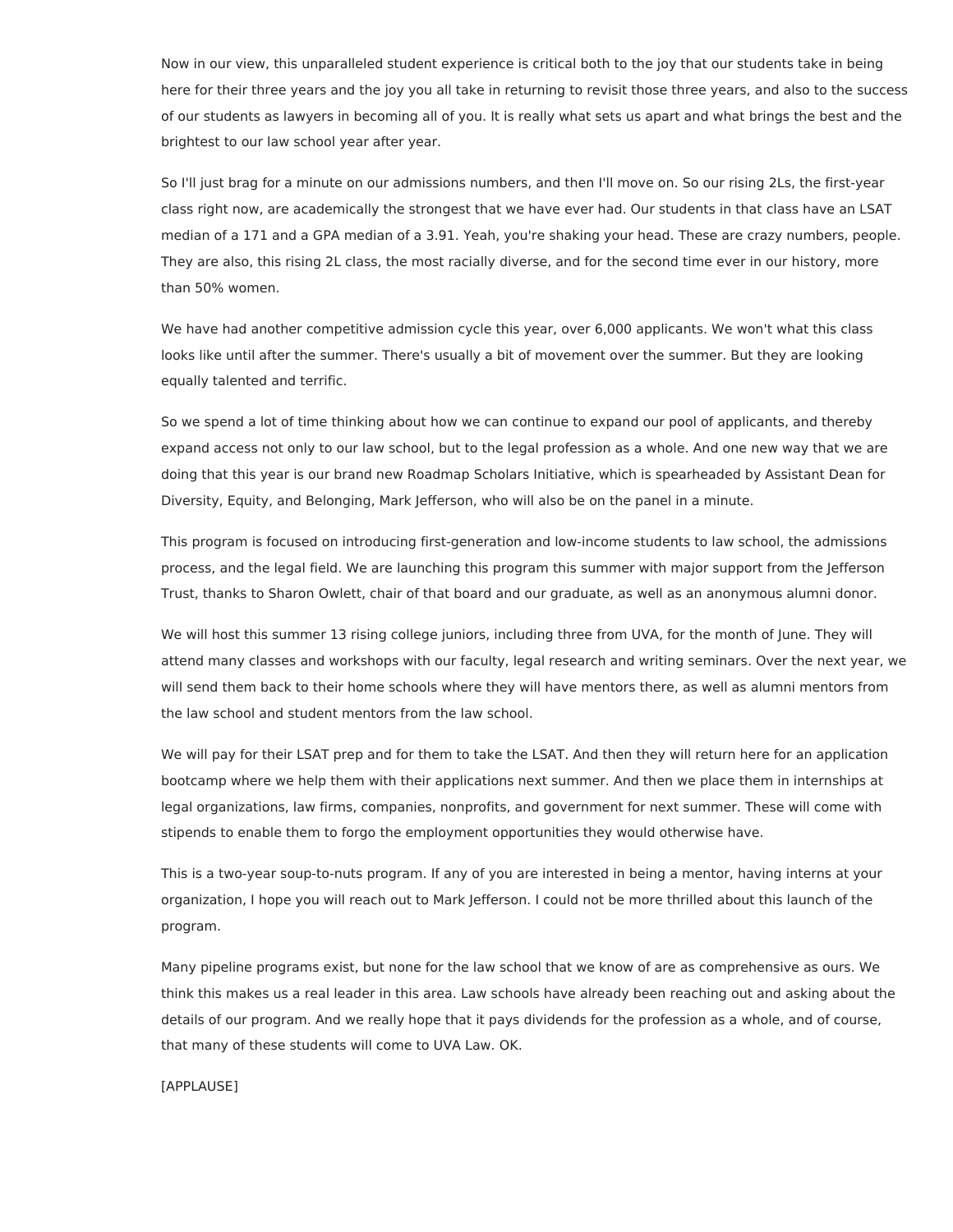All right. Slide number 3 is where you really start to see the pace of life here at the law school and the unbelievable variety of interests, experiences, ideas, and opportunities represented here. So this is just one day- on one day, a Friday, April 1.

The Virginia Law and Business Society hosted Covington & Burling attorneys to talk about their life sciences transactional practice. Several student groups, the law school's Family Law Center, and the Virginia Journal of Social Policy and the Law hosted a day-long symposium exploring 50 years of Title IX. There was a faculty workshop with a renowned legal historian.

Our Sports and Entertainment Law Journal hosted a talk on the changes in collegiate sports after the Supreme Court's NCAA versus Alston decision. And to top it all off, the North Grounds Softball League hosted the 39th Annual Softball Invitational.

#### [APPLAUSE]

There were more than 700 participants with 52 teams coming from as far as Michigan and Florida, and they raised \$25,000 for a children's charity here in Charlottesville, as well as additional funds for our own Public Interest Law Association.

It is pretty hard to describe what a joy it was to see the softball tournament back after a three-year hiatus because of the pandemic. I mean, going out there, seeing all of our students, seeing other schools come and say, is this what life is like in Charlottesville all the time, to which our students of course were like, yeah. It was really-- it was really such a joy.

So I am not going to run through everything on this entire calendar to demonstrate to you everything that we'll be doing. But I am not a slide person, and I was willing to forgo not being a slide person to be able to show you all of this. So let me just say, it includes everything from the National Institute of Military Justice Conference cosponsored by Virginia law veterans and a number of law school centers and organizations to very timely events on Ukraine and crypto trading.

I do want to spend more time on a few items in particular. So Senior Assistant Dean for Career Development Kevin Donovan hosted one of his Professionalism classes for students. These are designed to demystify what it means to be a good summer intern or summer associate.

We have three amazing career development offices dedicated to the private sector, to public service, and to clerkship counseling. Those are the three main areas that our students go into upon graduation. They run programming like this. They coordinate on-grounds interviews and other networking and hiring events with employers. And they provide extensive, in-depth, individual counseling to all of our students throughout their time here.

I cannot emphasize enough how different this likely is from what it was like when you were here. Every student meets with a counselor multiple times for support going through this employment process. And they continue to work with our students after they graduate. Young alumni changing careers or changing employers, our Career Services offices are a huge resource to them as well.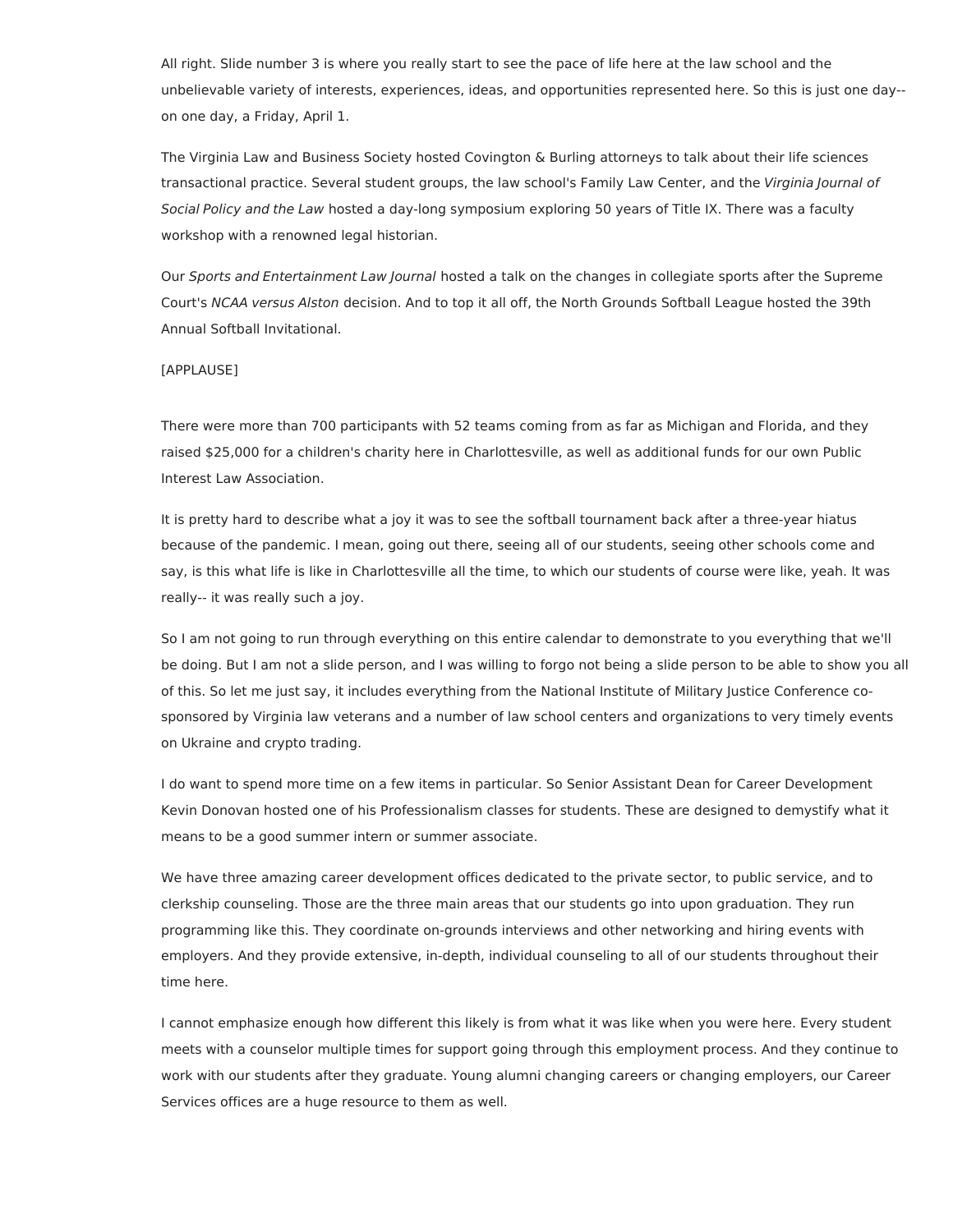We have had terrific outcomes that have continued during the pandemic. So I don't want to bore you with statistics, but I'll provide you with just a few. So for the class of 2021, which is the most recent class we have reported data on, we have a 98.7% employment rate. 98.7%.

### [APPLAUSE]

Over 93% of our students-- and here comes some bureaucratic jargon-- over 93% of our students have full-time, long-term jobs requiring or preferring a law degree. That is ABA speak for the best legal jobs, the creme de la creme. That puts us at number four in the country, ahead of Harvard, Yale, and Stanford in that category.

### [APPLAUSE]

We are number four in what is called the Elite 500 metric, and our rising 3Ls, the class of 2023, had our most successful OGI ever. For those going into private practice, they are heading to those jobs right now. We finished exams yesterday, so they are headed there now.

On the public service side, the last few years have seen an increasing number of graduates entering public service directly upon graduation. They are prosecutors and public defenders, government attorneys, and they work in impact litigation and legal aid offices.

We have been increasing our support to students who pursue careers in public service over the past several years. We now provide full scholarships at the front end. We've always provided postgraduate fellowships as well as summer funding to students who spend their summers in public service.

The law school now guarantees that summer funding. We increased the level of funding we provide for that recently, and we expanded eligible jobs to include federal judicial clerkships. PILA, the Public Interest Law Association, now provides supplements for our students who are going into more expensive markets.

We've also increased who is eligible for loan forgiveness. So loan forgiveness I feel like is that kind of term that people don't really know what it means. Here's what loan forgiveness means. If you graduate from our law school and you work in public service or you work in an underserved community in Virginia, we pay back your loan payments for you. That's what it means, right? So-- yeah, exactly.

#### [APPLAUSE]

The goal really is to make it financially feasible for our students to pursue the careers that they want to pursue, and especially to be able to financially go into public interest work. So the third leg of our three-legged placement stool are clerkships. In the 2021 term, we had graduates in 116 clerkships. We are number four in the country for federal clerkships for recent classes and number five in Supreme Court placement.

So we really do see it as our ideal and our aspiration to place every one of our students on the road to the career of their dreams, and to get to do either what they came to law school to do or what they discovered they wanted to during their three years here.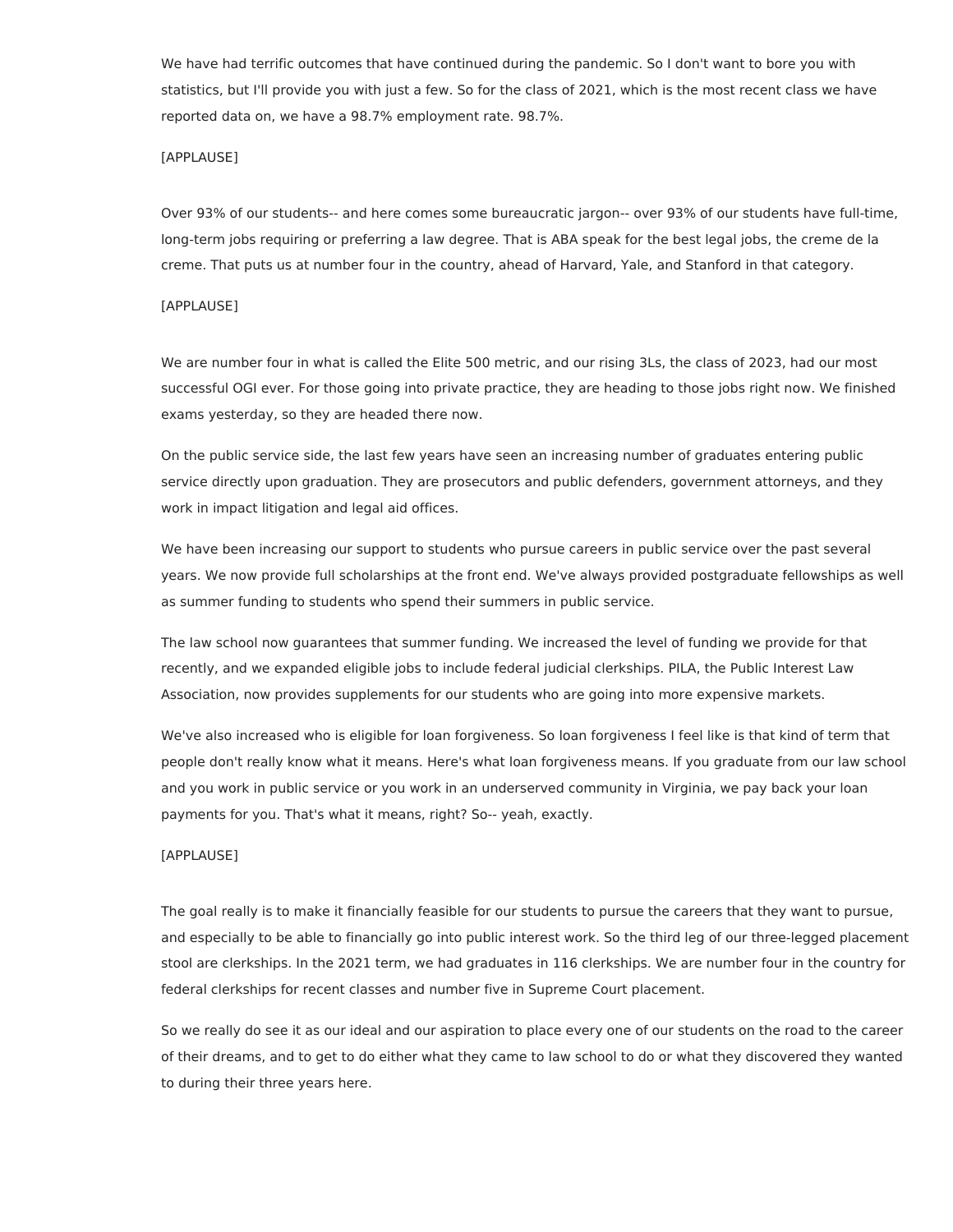Now as we send our graduates out into their careers, we want to equip them to succeed in their financial lives as well as the workplace. So you'll likely hear more about this during the next panel, because Jennifer Hulvey is on it.

But I just want to flag our Assistant Dean for Financial Aid. Jennifer Hulvey hosted a session on personal income taxes and employee benefits for our students. This is part of her Real World Finances series that her office organizes each spring for our 3Ls, our graduating students. This is on top of the extensive individual counseling that she and her office provide for every student who wants it, really starting from the time of admission, right?

So students saying, is this the right call for me? These are the loans I already have. This is what I would have to take out. How can I do this? Jennifer Hulvey and her team have honest and real and helpful conversations with our students about that, and these conversations last long after our students graduate.

OK. Next, I want to highlight four events. And I'm not sure if they're on this page or the next, so I'll just move up thinking you've already seen this page enough. Oh, no. OK. They're here.

So I want to highlight four events in two pairs, and I think all can follow that. Four events in two pairs. OK. People say, oh, you can only say three. No, no. I have four events in two pairs. OK.

Have you ever read-- there's a book called How to Talk like TED? It's like a TED Talk primer. And it says, people can only understand three things, so you say three things. And then each thing can have three things. OK. So this is four, two and two. You can do it. You are UVA Law grads. OK.

## [LAUGHTER]

OK. So the first pair, the first pair is if you look there on Thursday, April 7, this was also part of what made me think, I have to talk about these, this Docket for you all. So there was a conversation with Judge Andrew Brasher of the Eleventh Circuit hosted by our Federalist Society chapter followed immediately-- you could go to both if you wanted-- followed immediately by a discussion about Iqbal v. Ashcroft hosted by our National Lawyers Guild chapter.

And these two events, this pair taken together demonstrate one of the things I love most about UVA Law School and a core strength of this institution. We are a big tent.

UVA Law School is more diverse and more pluralistic than at any other moment in its history. We have an incredible broad array of perspectives, which means that we can and do disagree with each other, sometimes quite passionately.

Our students are regularly-- just look at this Docket, right? Our students are regularly exposed to a wide variety of ideas, views, and approaches to the law. And fostering an open exchange of ideas is not only one of our strengths, it is core to our mission. Robust and respectful dialogue are necessary for our democracy to function and our profession to flourish.

Our students need to learn to consider every argument, explore every idea, and argue for one's own side and collaborate with the other. That is how they become exceptional UVA lawyers.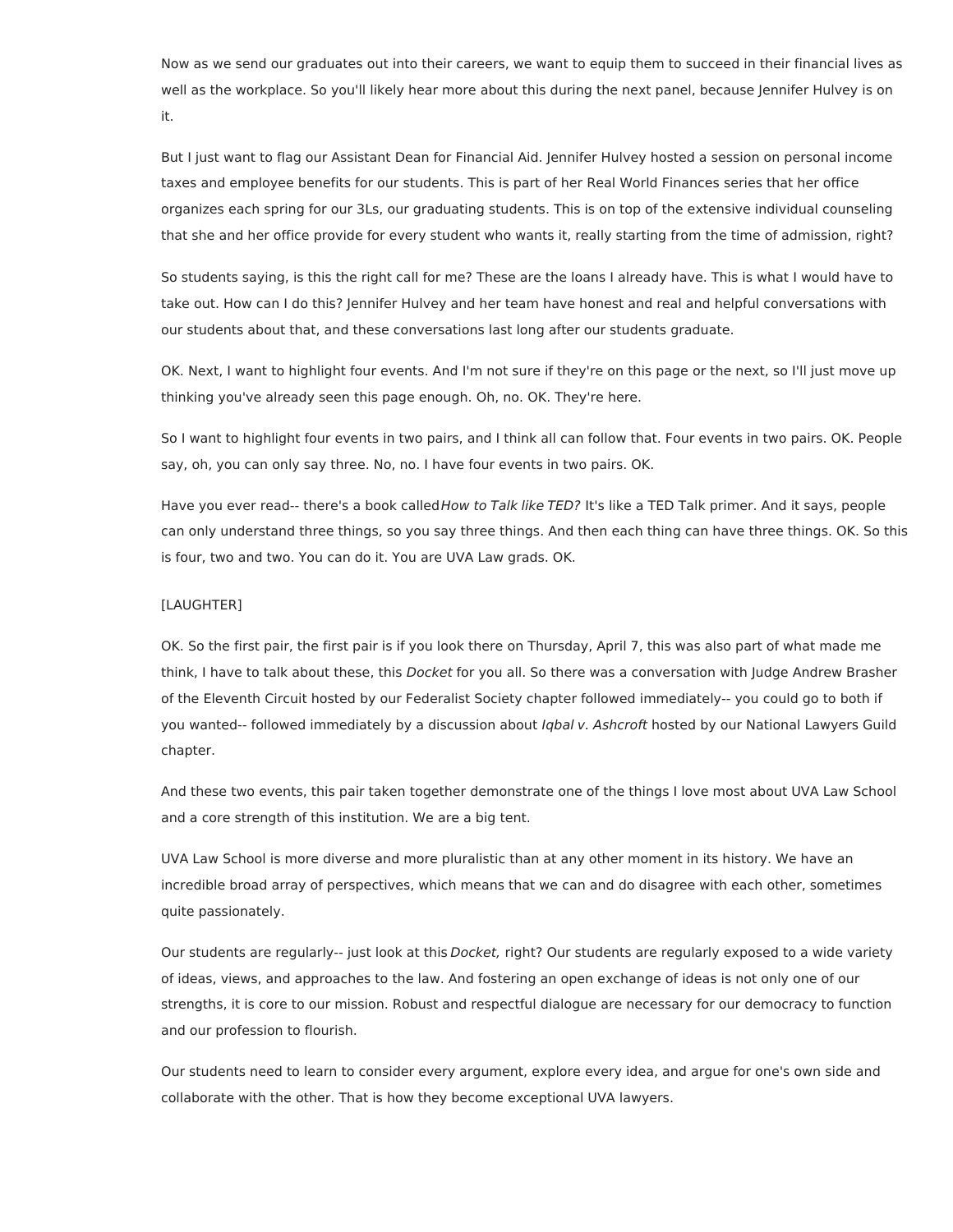And it is not just that our students are exposed to such a variety of viewpoints. It is also that they work hard every day to create and find opportunities for real and productive exchange across their different viewpoints, in and outside of the classroom.

So that brings me to our second pair. The student organization Common Law Grounds hosted a group discussion on balancing criminal justice reform and public safety. This group is dedicated to productive conversation across political, ideological, and cultural difference. They came into being after the 2016 election.

They're not exactly about finding compromise positions. Rather, they're about promoting debate and discussion where students, faculty, and administrators all listen as well as talk. As one student put it, quote, "Sometimes we find unexpected points of common ground, and sometimes we get to practice the art of arguing in a robust but respectful way. Two opportunities that are hard to find in today's hyperpolarized political climate."

Now the SBA event listed here, talk, Sharing Stories, Not Resumes, is the second of this pair of events that I wanted to flag. This is similarly part of our students' organic efforts to foster dialogue and exchange. Knowing each other as whole people, hearing each other's stories, not just knowing what each other has accomplished enables better communication, understanding, collaboration, learning, and exchange of ideas.

These kinds of interactions lay the groundwork for our students to engage productively, even when they might disagree vehemently. Every week, we host speakers from whom some of our students are excited to hear and others find fault in somewhat publicly, sometimes even publicly and vigorously. Our goal is to be a forum for discussion across the political spectrum, to ensure that invited speakers can share their views, and that those who disagree can register their dissent in ways that promote further dialogue.

This is a constant challenge not only here, but everywhere. We are in an increasingly polarized world. And it is not always easy to speak so that others can listen or to listen when the message is hard to hear.

But our commitment to free expression means we aspire to do exactly that. Our commitment to collegiality, to this community, to building a community of trust and belonging across our differences is what makes that aspiration possible. There is so much value in this aspiration, and I could not be more proud of the ways that our students pursue it day in and day out on their own and with their faculty.

The global challenges of the future, which will require a new generation of UVA lawyers, scholars, public servants, and leaders to follow in your footsteps makes these aspirations, these goals, and this core mission more important than ever. Now I hear it got quiet. It got very serious. I got very serious, and I am very serious about that. So I'm going to get a little lighter for another-- just for the end.

So speaking of your footsteps, let me leave you with one final observation about these listings, the alumni who participate in so many of them. And I just don't just mean the softball, that there are alumni teams in the softball tournament, and that those alumni teams often do quite well.

I mean the dozens of alumni like you all who come back to teach here as adjunct or short course visitors each semester, the scores of you who visit in the spring to judge 1L oral arguments, who serve as mentors to current students, who speak to student groups and serve as guest lecturers in classes on your areas of expertise, who recruit our students to join you in your work, and of course, all of you who return for alumni reunions each year.